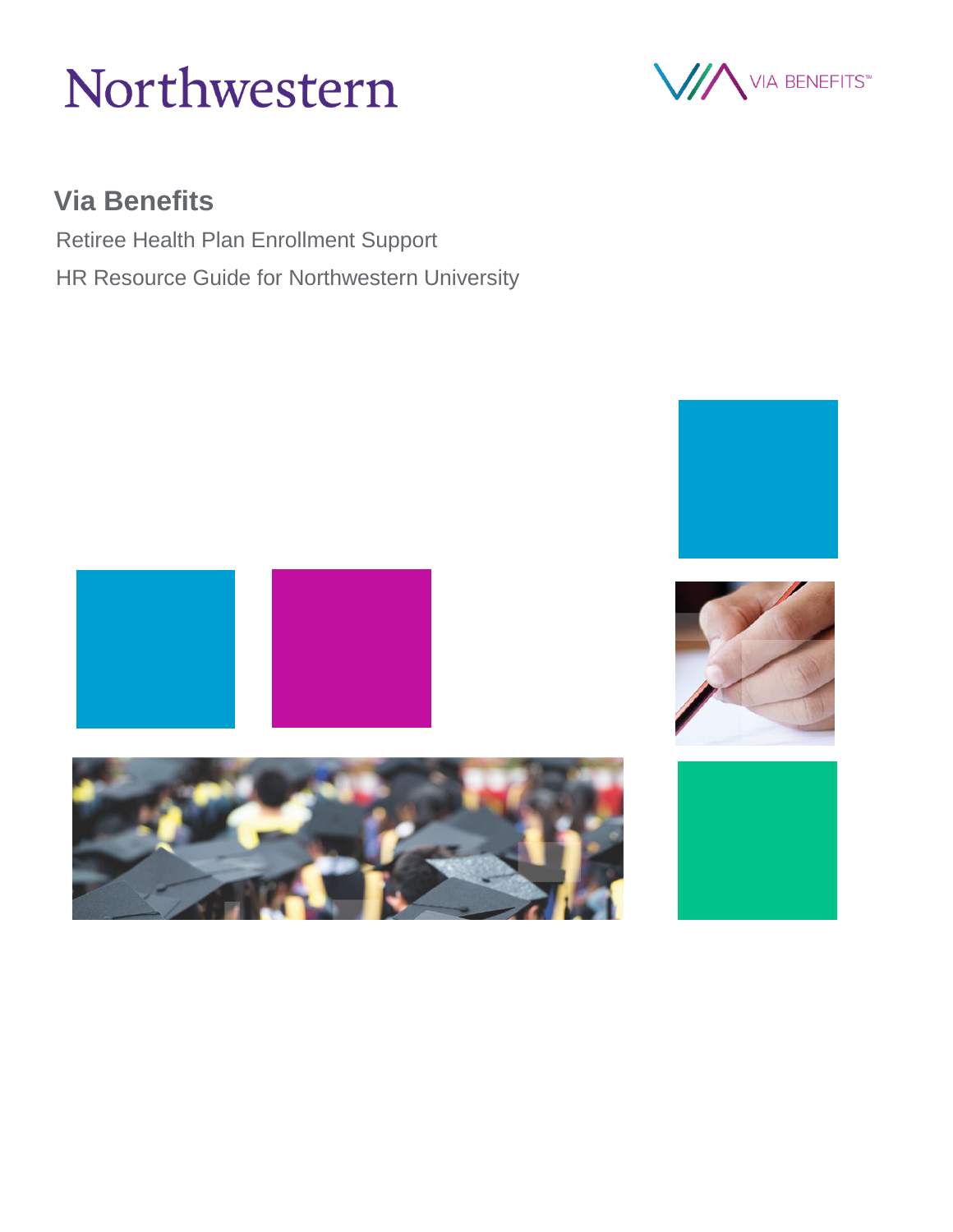## Northwestern



## **Health Plan Enrollment Support**

Medicare Eligible Retirees

Starting on November 1, 2020 Northwestern University will provide personalized navigation support to Medicare-eligible retirees who wish to enroll in a health care plan on the individual Medicare market. With the assistance and expertise of a licensed benefit advisor, retirees will be able to select coverage that fits their medical needs, budget, and lifestyle. This navigation support is being offered at no cost to retirees.

This HR Resource guide introduces Via Benefits – the company that will provide retirees with personalized advice and enrollment assistance – and explains the steps retirees must take to select coverage and complete their enrollment. This document should be helpful has you counsel faculty and staff who are planning for retirement.

Northwestern is providing the services of Via Benefits as a resource to aid retirees in selecting Medicare plans on the individual market. As faculty and staff transition to retirement, it is important that they understand the key differences between their current group coverage (as an active employee) and coverage on the individual Medicare market.

Once a faculty or staff member retires, they will no longer receive medical and prescription drug coverage through the University active group plan. Instead, retirees will have the option to work with Via Benefits to enroll in new individual coverage once they are Medicare eligible. Retirees can choose from a variety of medical and prescription drug coverage options available on the Via Benefits Medicare exchange.

### How retirees enroll in coverage

Retirees approaching age 65, can go online at [www.viabenefits.education.](http://www.viabenefits.education/) This website contains educational materials on Medicare and information on different medical and drug plan options.

When retirees are ready, they can call +**1-833-995-1383** to speak with a Via Benefit advisor who will be available to answer their questions and offer objective guidance. The advisor will work with retirees, one-on-one, to review the plans available in their geographic area and help them choose and enroll in a plan that fits their individual needs.

Via Benefits services are offered free of charge and are available to retirees, their Medicareeligible spouse and any Medicare-eligible dependents. Retirees will be responsible for paying their insurance premiums directly to their new insurer. Northwestern does not subsidize the cost of post-65 retiree health coverage.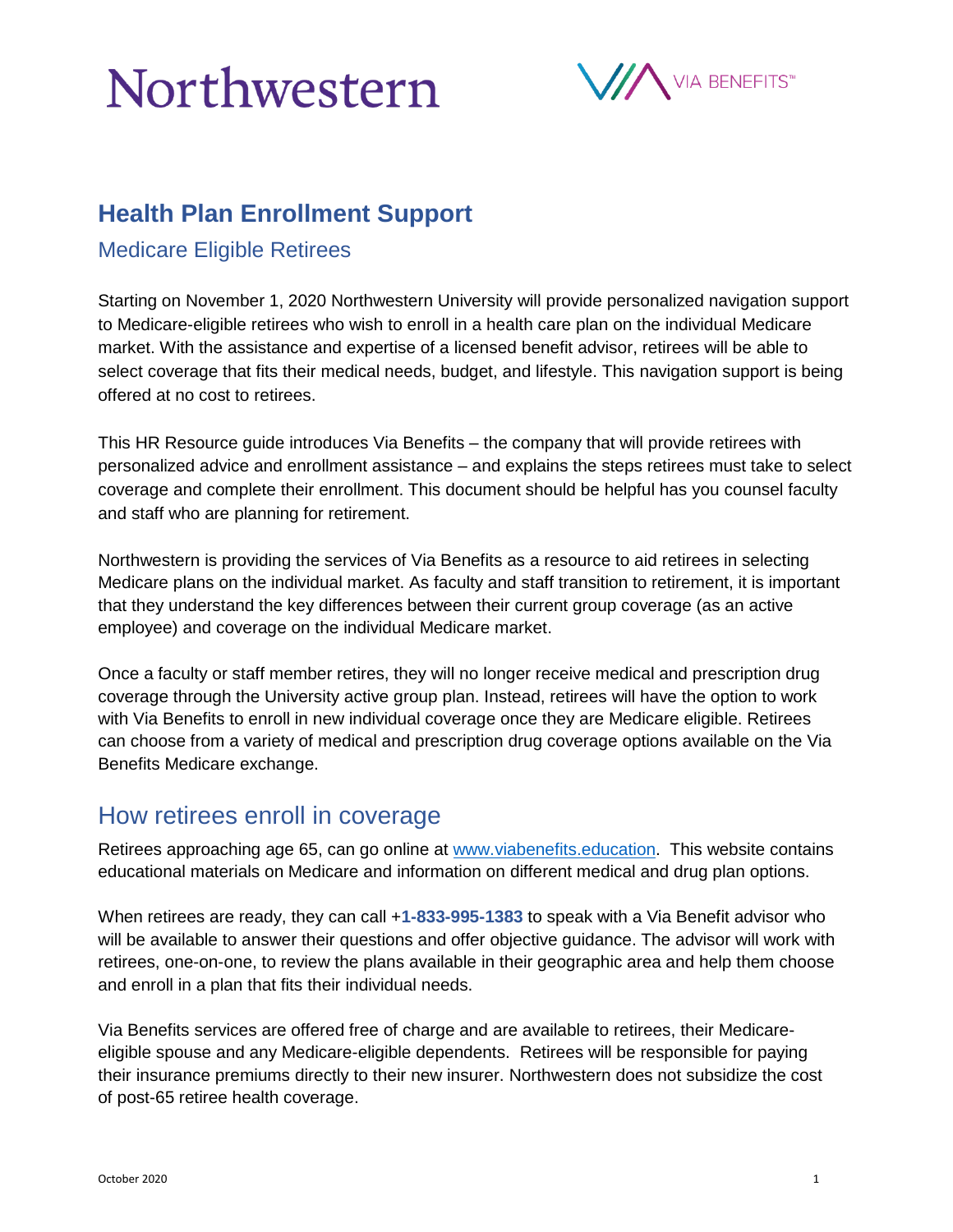# Northwestern



### What is Via Benefits?

Via Benefits is the first and oldest Medicare marketplace assisting in helping retirees evaluate and enroll in Medicare supplemental insurance. Via Benefits is not an insurance company; it is a resource providing retirees access to a state-of-the-art Medicare marketplace containing a wide assortment of plans from more than 100 of the largest and most popular national and regional health insurance companies.

Via Benefits is dedicated to making the transition to retiree health coverage as easy and as straightforward as possible. Northwestern has chosen Via Benefits to support retirees through this transition specifically because of their expertise in helping Medicare-eligible retirees find and enroll in supplemental health care coverage on the individual market.

### Via Benefits will provide:

- **Individualized telephone support to help retirees make an informed Medicare enrollment** decision.
- Website [www.viabenefits.education](http://www.viabenefits.education/) where retirees can schedule an appointment with a Via Benefits advisor who will answer their questions, evaluate their options and help them complete their enrollment. This website also contains educational materials on Medicare and information on different plan options available on the individual market.
- Unbiased, objective education and support about the types of individual plans available to retirees, how much they cost, and how retirees will pay for their new benefits.
- Advice and decision-making support based on retiree's current coverage and future needs. Via Benefits licensed benefit advisors are trained to be the retiree's objective advocate, with no incentive to sell any carrier or type of plan over another. Their compensation is never tied to a retiree's selection.
- Assistance with enrolling in medical, prescription drug, dental and vision plans.
- Ongoing support after enrollment, including help with coverage and questions.

This service is provided at no cost to retirees. To date, Via Benefits has helped millions of retirees evaluate and enroll in plans.

### Who has access to Via Benefits?

This service is available to all Medicare-eligible retirees who have retired or will be retiring from the Northwestern active group plan. This service is also available to Medicare-eligible spouses, dependents and surviving spouses. If an individual is in one of these categories, they have the option to enroll in an individual medical and/or prescription drug plan through Via Benefits.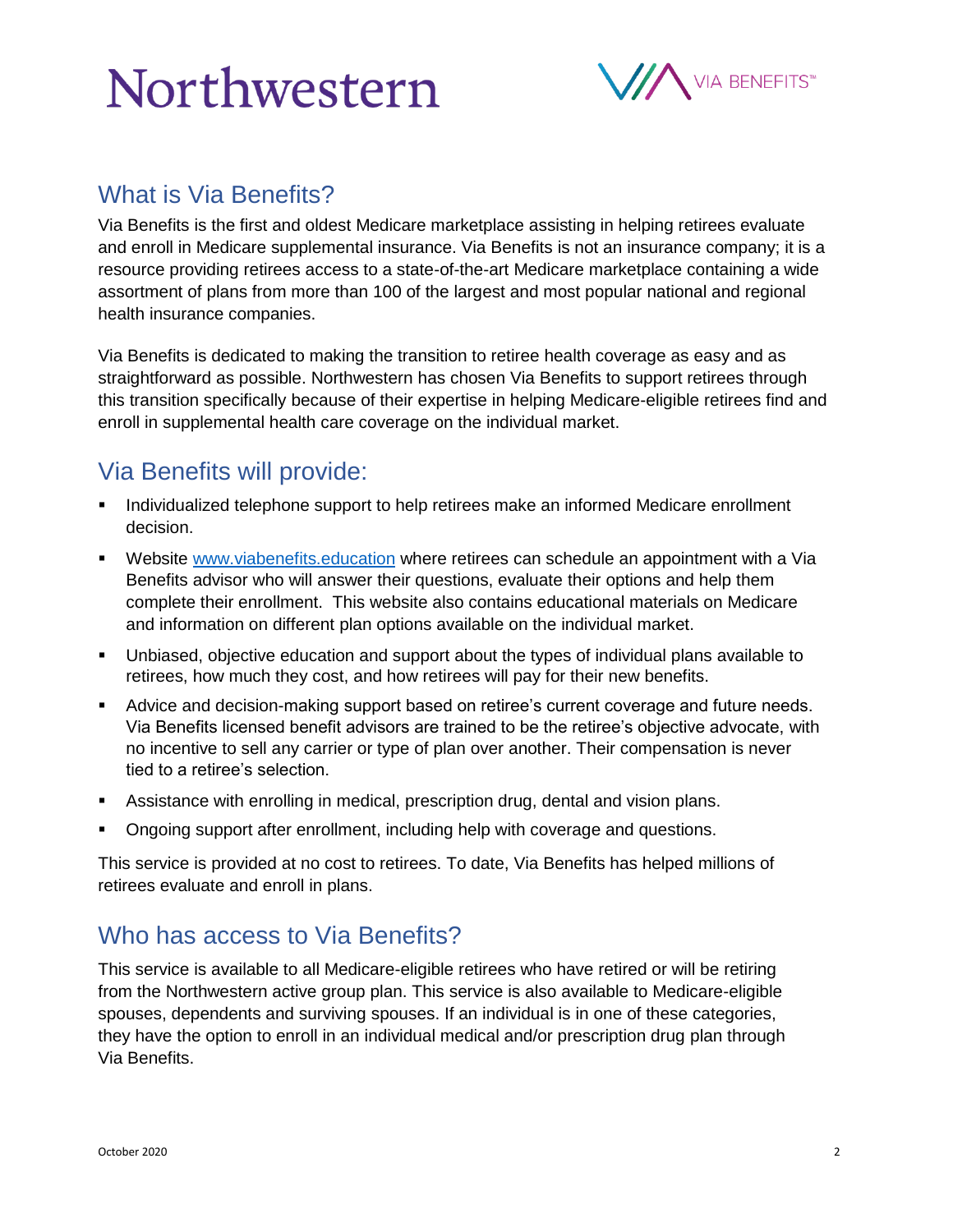# Northwestern



Retirees, Medicare-eligible spouses and/or dependents, as well as surviving spouses must each make their own coverage election separately. Their Medicare coverage start date is typically determined by when the retiree leaves the Northwestern active group health plan and goes on Medicare.

Retirees and their Medicare-eligible spouses and/or dependents, as well as surviving spouses do not need to enroll in the same plan. They must each choose and enroll in the plan(s) that meet their individual health care needs and budget. If an individual is not yet Medicare-eligible, they may contact a Via Benefits licensed benefit advisor to answer any Medicare related or individual market plan questions, but they won't be able to enroll in a plan until they become Medicare-eligible.

### Medicare plan choices

Original Medicare, also known as Medicare Parts A and B, is the health insurance provided by the federal government when a retiree turns age 65 (in most cases). Broadly speaking, Part A covers hospital stays and Part B covers doctor visits. Since Original Medicare only covers about 80% of medical costs, most retirees will want to purchase additional Medicare coverage.

Via Benefits representatives will help retirees evaluate and select the type of supplemental coverage that works best for their needs and budget. Retirees can choose to supplement or replace their original Medicare coverage with plans that add additional coverage where original Medicare may provide less coverage than they require. The three types of supplemental plans retirees may choose among are: Medicare Advantage, Medigap, and Medicare Part D.

Medicare Advantage plans are offered by a private insurance company and cover all of a retiree's Medicare Part A and Part B benefits plus additional benefits. There are two versions of Medicare Advantage plans: MAPD, which includes prescription drug coverage, and MA, which does not. Within these two Medicare Advantage types there are three doctor networks: HMO, PPO, and Private Fee-for-Service Plans (PFFS). Medicare Advantage is also sometimes referred to as Medicare Part C.

Medigap is supplemental insurance sold by private insurance companies to fill "gaps" in Original Medicare plan coverage.

Medicare Part D refers to optional prescription drug coverage, which is available to all people who are eligible for Medicare. Plans are offered through private insurance companies.